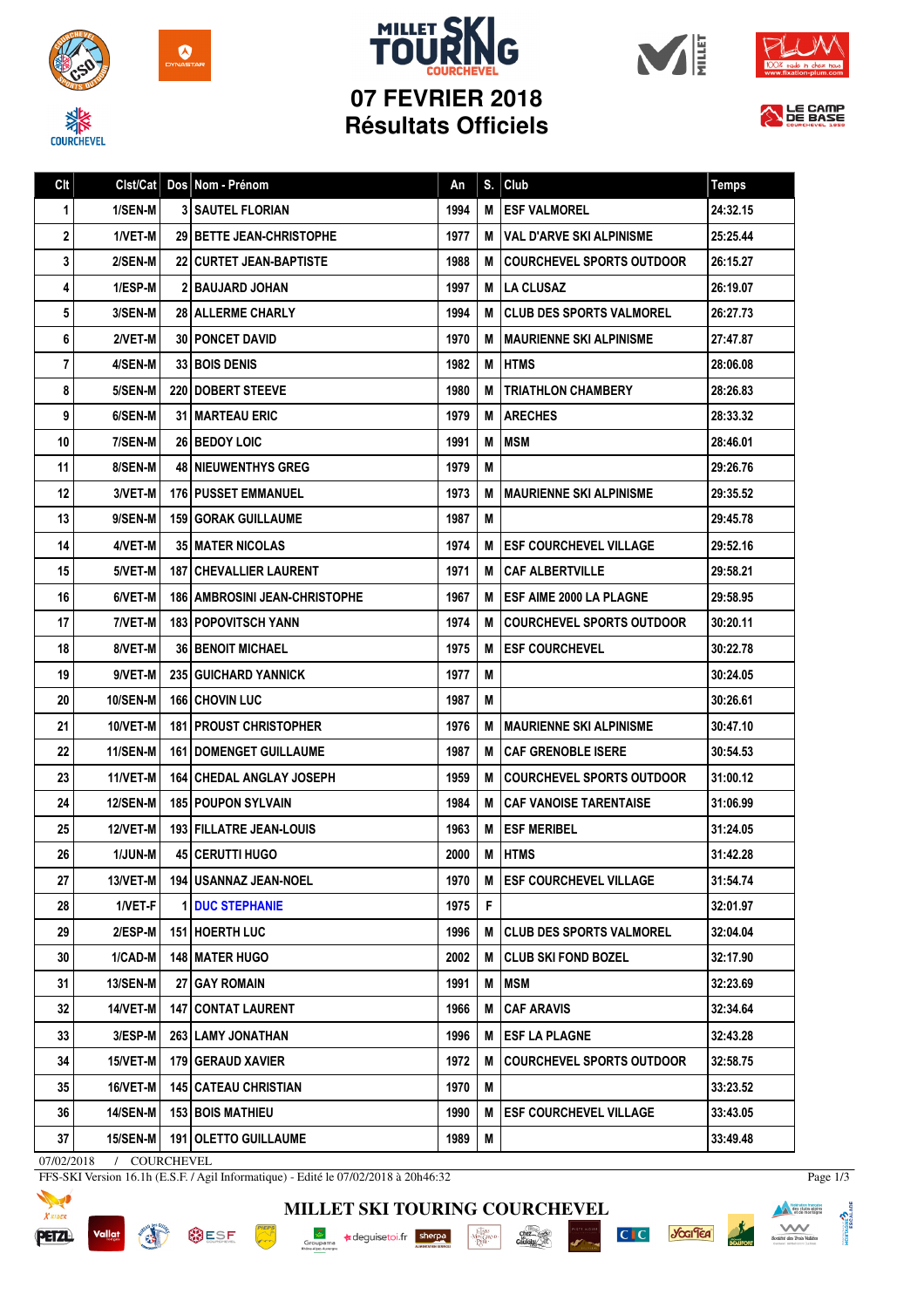| Clt | Clst/Cat        | Dos Nom - Prénom                   | An   | S. | $ $ Club                            | <b>Temps</b> |
|-----|-----------------|------------------------------------|------|----|-------------------------------------|--------------|
| 38  | 16/SEN-M        | <b>199 JOYEAU GILLES</b>           | 1983 | M  |                                     | 33:50.77     |
| 39  | 17/VET-M        | <b>171 CUYALA JEAN MATHIEU</b>     | 1967 | M  |                                     | 34:05.23     |
| 40  | 18/VET-M        | <b>224 LAMBERT PIERRE</b>          | 1976 | M  |                                     | 34:07.75     |
| 41  | 2/VET-F         | <b>196 POMMAT STEPHANIE</b>        | 1976 | F  | <b>IMSM</b>                         | 34:10.32     |
| 42  | 19/VET-M        | <b>175 PINET FREDERIC</b>          | 1977 | M  |                                     | 34:13.68     |
| 43  | 20/VET-M        | <b>250 PETITJEAN ROBERT</b>        | 1959 | M  |                                     | 34:40.67     |
| 44  | 17/SEN-M        | <b>156 LAMOUREUX GUILLAUME</b>     | 1979 | M  | <b>COURCHEVEL SPORTS OUTDOOR</b>    | 34:53.46     |
| 45  | 21/VET-M        | <b>165 CATELLA NICOLAS</b>         | 1974 | M  | I CLUB DES SPORTS VALMOREL          | 35:24.31     |
| 46  | 22/VET-M        | <b>178 VALLEE GILLES</b>           | 1966 | M  | <b>MSM</b>                          | 35:27.93     |
| 47  | <b>18/SEN-M</b> | 266 HIBON JORDAN                   | 1992 | M  |                                     | 35:35.50     |
| 48  | <b>19/SEN-M</b> | <b>163 BOIS FLORENT</b>            | 1990 | M  |                                     | 35:36.59     |
| 49  | 23/VET-M        | 233 BIRKNER RAMON                  | 1973 | M  |                                     | 35:38.05     |
| 50  | <b>24/VET-M</b> | <b>158 SILVESTRE THIERRY</b>       | 1965 | M  |                                     | 35:43.24     |
| 51  | 25/VET-M        | 229 DURAND-TERRASSON ROLAND CLAUDE | 1960 | M  |                                     | 35:59.24     |
| 52  | 1/SEN-F         | <b>257 LE ROUX PAULINE</b>         | 1990 | F  | <b>ESF COURCHEVEL VILLAGE</b>       | 36:08.39     |
| 53  | 26/VET-M        | <b>173 HOUHOU SAMUEL</b>           | 1964 | M  | <b>ESF BELLE PLAGNE</b>             | 36:20.56     |
| 54  | <b>20/SEN-M</b> | <b>172 LARDEAU PIERRE</b>          | 1989 | M  | <b>COURCHEVEL SPORTS OUTDOOR</b>    | 36:24.19     |
| 55  | 27/VET-M        | <b>189 DE THIERSANT PASCAL</b>     | 1962 | M  | <b>COURCHEVEL SPORTS OUTDOOR</b>    | 36:29.53     |
| 56  | 3/VET-F         | <b>227 COUTIN CLAUDE</b>           | 1967 | F  | <b>HTMS</b>                         | 36:34.26     |
| 57  | 28/VET-M        | <b>167   VIALLY LAURENT</b>        | 1974 | M  | <b>CLUB DES SPORTS COURCHEVEL</b>   | 36:47.73     |
| 58  | 2/SEN-F         | 246 MOREAU CLEMENTINE              | 1990 | F  |                                     | 36:54.49     |
| 59  | 4/VET-F         | <b>230 BARTNICKI MIREILLE</b>      | 1970 | F  | <b>CAF ALBERTVILLE</b>              | 36:55.72     |
| 60  | <b>21/SEN-M</b> | <b>154 NICOLETTI ANTHONY</b>       | 1992 | M  | I CLUB DES SPORTS VALMOREL          | 36:59.44     |
| 61  | 3/SEN-F         | <b>275 GARCIN ALICE</b>            | 1990 | F  | <b>COURCHEVEL SPORTS OUTDOOR</b>    | 37:51.42     |
| 62  | <b>22/SEN-M</b> | <b>184 OPINEL MAXIME</b>           | 1985 | M  |                                     | 37:54.88     |
| 63  | 29/VET-M        | <b>195 YAMING DIDIER</b>           | 1965 | M  |                                     | 38:02.97     |
| 64  | 4/SEN-F         | <b>160 RAINIERI CAROLINE</b>       | 1980 | F. | <b>CAF ALBERTVILLE</b>              | 38:24.24     |
| 65  | 2/CAD-M         | 146 JUGAND KILLIAN                 | 2003 |    | <b>M   CLUB DES SPORTS VALMOREL</b> | 38:28.62     |
| 66  | 1/SVET-M        | <b>205   THURIER HENRY</b>         | 1958 | М  | <b>ESF COURCHEVEL VILLAGE</b>       | 38:38.86     |
| 67  | 30/VET-M        | 162 DUPUY JACQUES                  | 1959 | М  | <b>IESF COURCHEVEL</b>              | 38:55.40     |
| 68  | 1/SVET-F        | <b>149   GACHET-MAUROZ PASCALE</b> | 1958 | F  | <b>ESF COURCHEVEL VILLAGE</b>       | 38:57.06     |
| 69  | <b>23/SEN-M</b> | <b>226   SERRA FLORENT</b>         | 1991 | M  |                                     | 38:57.53     |
| 70  | 31/VET-M        | <b>180   MACKAY CHARLES</b>        | 1961 | M  |                                     | 39:01.72     |
| 71  | 1/CAD-F         | 247 PUSSET MAELYS                  | 2001 | F  | <b>MAURIENNE SKI ALPINISME</b>      | 39:45.08     |
| 72  | <b>24/SEN-M</b> | <b>254 BORLET NICOLAS</b>          | 1984 | M  | ALBERTVILLE TARENTAISE TRIATHL      | 40:04.53     |
| 73  | 2/SVET-F        | 237   MONGELLAZ MICHELE            | 1956 | F. |                                     | 40:42.90     |
| 74  | 5/SEN-F         | 241 RENARD LAETITIA                | 1985 | F. |                                     | 41:32.61     |
| 75  | <b>25/SEN-M</b> | 248 ANDRE FLORIAN                  | 1988 | M  |                                     | 41:55.90     |
| 76  | 3/SVET-F        | <b>249 TREMEAUX EDITH</b>          | 1958 | F. |                                     | 41:57.31     |
| 77  | 32/VET-M        | 231 GHERA EDDY                     | 1976 | M  |                                     | 42:21.13     |
| 78  | <b>26/SEN-M</b> | 223 ELZIERE THIBAUD                | 1979 | М  |                                     | 42:47.31     |
| 79  | 33/VET-M        | 209 MOTTIER PHILIPPE               | 1973 | M  |                                     | 42:51.77     |

07/02/2018 / COURCHEVEL

FFS-SKI Version 16.1h (E.S.F. / Agil Informatique) - Edité le 07/02/2018 à 20h46:33

Page 2/3